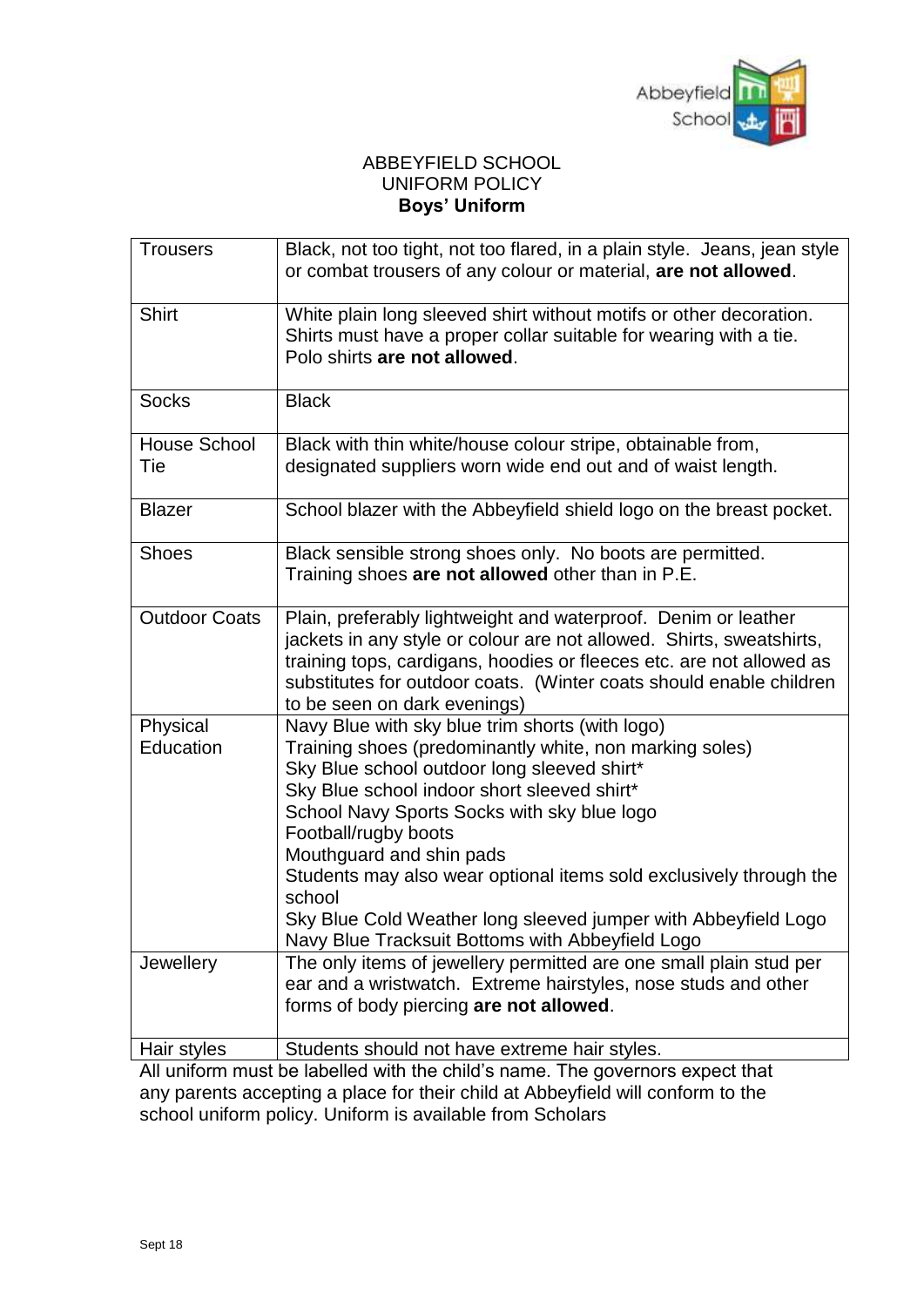

## **Girls' Uniform**

| Skirt or             | Black skirt - suitable for ease of movement. Straight skirts or tubes  |
|----------------------|------------------------------------------------------------------------|
| <b>Trousers</b>      | with slits or decorations (e.g. buttons, tabs or zip) are not allowed. |
|                      | Skirts should be approximately knee length.                            |
|                      |                                                                        |
|                      | Black trousers - not too tight, not too flared, in a plain style.      |
|                      | Fashion styles such as jeans, jean style, combat or bootleg            |
|                      | trousers of any colour or material, are not allowed.                   |
| Shirt or Blouse      | White plain long sleeved shirt or blouse without motifs or other       |
|                      | decoration. Shirt or blouse must have a proper collar suitable for     |
|                      | wearing with a tie. They must be of a suitable style to stay tucked    |
|                      |                                                                        |
|                      | into skirts or trousers. Polo shirts are not allowed.                  |
| Socks or Tights      | Black socks. Plain black or neutral tights.                            |
|                      |                                                                        |
| <b>House School</b>  | Black with thin white/house colour stripe, obtainable from             |
| Tie                  | designated suppliers worn wide end out and of waist length.            |
|                      |                                                                        |
|                      |                                                                        |
| <b>Blazer</b>        | School blazer with the Abbeyfield shield logo on the breast pocket.    |
|                      |                                                                        |
| <b>Shoes</b>         | Black sensible strongly made shoes (maximum of 2 inch high heel)       |
|                      | only. Boots are not allowed. High heels and platform soles             |
|                      | constitute a safety hazard and are not allowed. Training shoes are     |
|                      | not permitted other than in P.E.                                       |
| <b>Outdoor Coats</b> | Plain, preferably lightweight and waterproof. Denim or leather         |
|                      |                                                                        |
|                      | jackets in any style or colour are not allowed. Shirts, sweatshirts,   |
|                      | training tops, cardigans, etc. are not allowed as substitutes for      |
|                      | outdoor coats. (Winter coats should enable children to be seen on      |
|                      | dark evenings)                                                         |
| Physical             | Sky Blue skort                                                         |
| Education            | Training shoes (predominantly white, non marking)                      |
|                      | Sky Blueschool outdoor long sleeve shirt*                              |
|                      |                                                                        |
|                      | Sky Blue school indoor short sleeve shirt*                             |
|                      | School Navy Sports Socks with sky blue logo*.                          |
|                      | Football/rugby/hockey boots.                                           |
|                      | Mouthguard and shin pads                                               |
|                      |                                                                        |
|                      | Students may also wear optional items sold exclusively through the     |
|                      | school                                                                 |
|                      |                                                                        |
|                      | Sky blue cold weather long sleeve jumper with logo                     |
|                      | Navy blue leggings with logo                                           |
|                      | Navy blue tracksuitr bottoms with logo                                 |
| Jewellery            | The only items of jewellery permitted are one small plain stud per     |
|                      | ear and a wristwatch. Extreme hairstyles, nose studs and other         |
|                      | forms of body piercing are not allowed.                                |
|                      |                                                                        |
|                      | Visible make up and nail varnish are not allowed.                      |
| Hair styles          | Students should not have extreme hair styles.                          |

All uniform must be labelled with the child's name. The governors expect that any parents accepting a place for their child at Abbeyfield will conform to the school uniform policy. Uniform is available from Scholars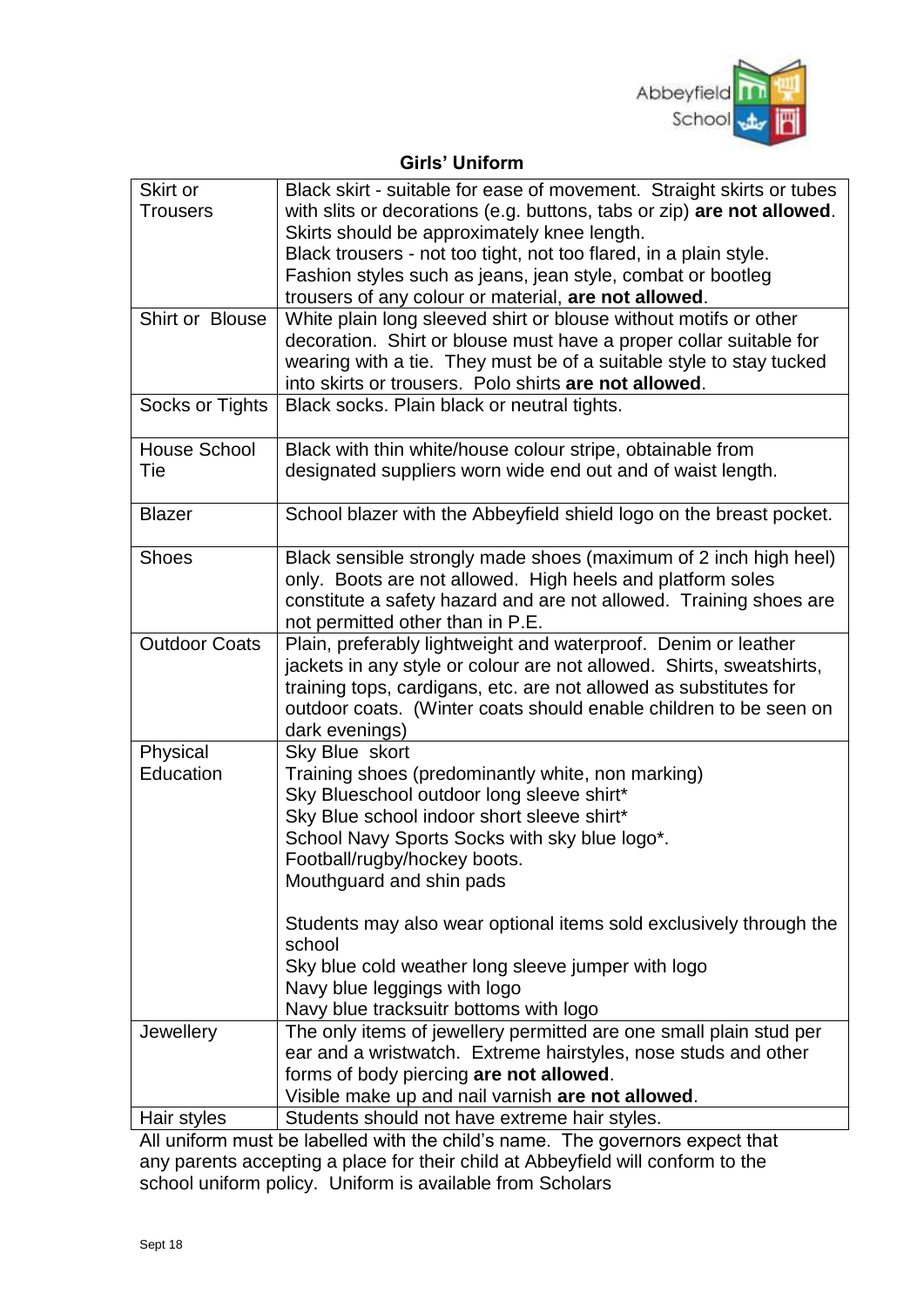

# **Clarification of policy**

In Periods of Hot Weather the school may allow students to remove their blazers and ties and parents will be informed of this at the time.

Our students regularly receive praise and compliments on their appearance and are wonderful ambassadors for the school in this respect. Staff, students and parents are to be congratulated on maintaining these high standards.

Young people often get a bad press and this is often based on little more than the youngsters they see on their way to and from school. With this in mind, we frequently remind our students about their behaviour and their appearance when in the neighbourhood. For the majority of the year, our weather requires the blazer to be worn. However there are occasions when the temperatures rise and the circumstances are different. On these occasions the student may ask the class teacher if they can remove their blazer. However, it remains important for students to look smart whilst they are around the school and in the neighbourhood. We continue, therefore, to require them to wear their blazer, ties properly and have their shirts tucked in whilst moving around the building and to and from school.

#### Non Uniform Days

The Headteacher agrees a number of days each year on which students are not required to wear their normal uniform. These are often called 'mufti' days. The purpose of this is to raise money for charities as decided by the Student Council and students pay a small sum for the privilege.

On these occasions only students are permitted to wear their own clothes. However they must dress in a manner which does not distract from their learning and ensures their health and safety. Senior staff will make a judgement on the appropriateness of outfits and may send students home to change if they deem their dress inappropriate for school.

#### General Points:

- If you have any doubts or queries about the suitability of any uniform item, please come and discuss it with us before purchase.
- Shirts or blouses should be of a school style. They must always be tucked in and the top button fastened. Any item of clothing worn under the shirt or blouse should not be visible.
- Religious headscarves may be worn, provided that health and safety considerations are taken into account where appropriate.
- We do not accept any extremes of fashion, this includes hair styles.
- If jewellery is worn that is not allowed, it will be confiscated and put in an envelope. The student will be asked to sign across the seal. The envelope will be handed in to main reception. It may be collected by a parent at any time during the normal school day or by the student at the